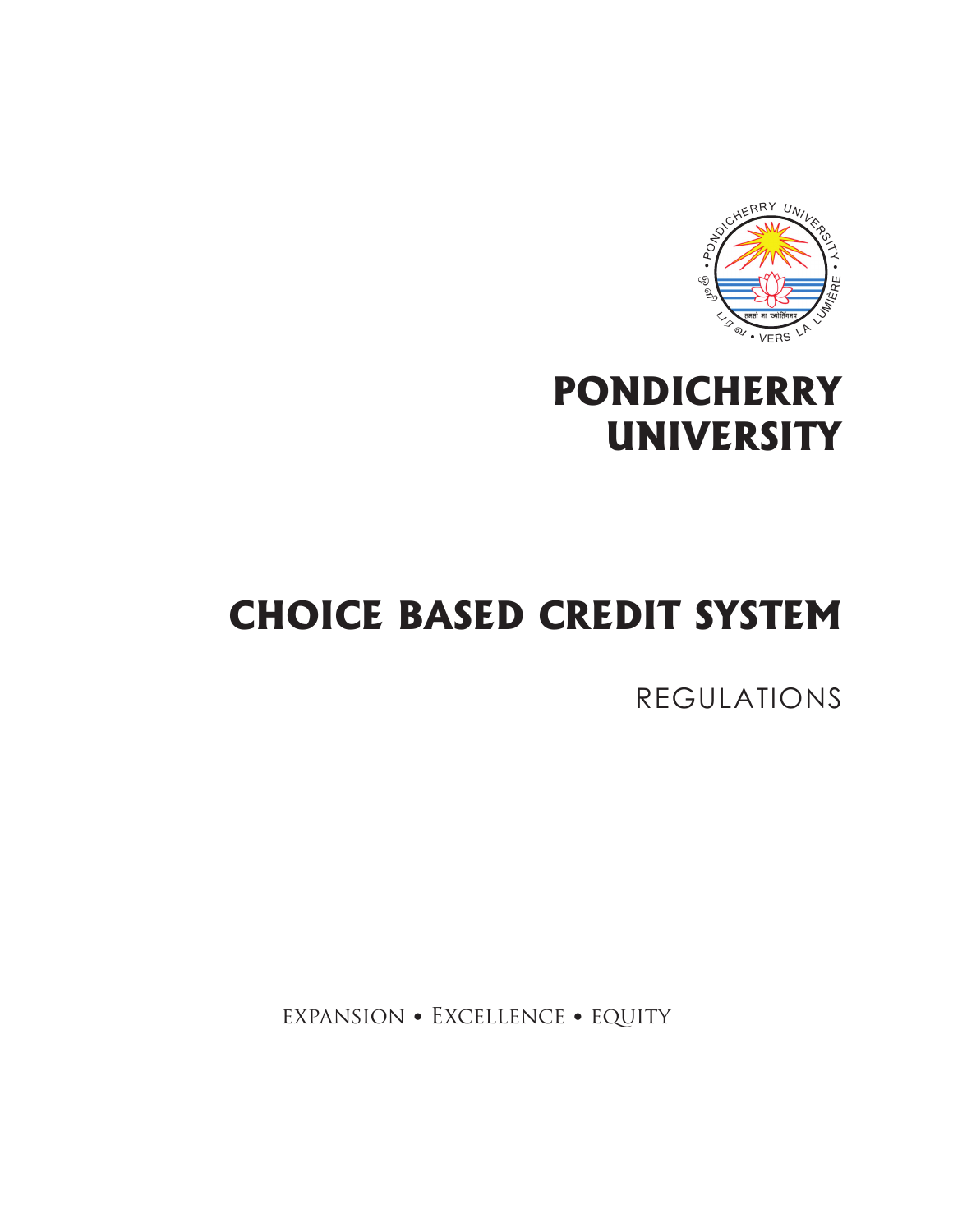### **CONTENTS**

|    | Introduction                                |                |
|----|---------------------------------------------|----------------|
|    | 1. Preamble                                 | 3              |
| 2. | Scope and Coverage                          | 3              |
|    | 3. Credits and Courses                      | $\overline{4}$ |
| 4. | Registration                                | 6              |
|    | 5. Introduction of Courses                  |                |
|    | 6. Evaluation                               | 9              |
|    | 7. Programme Committee                      | 12             |
|    | 8. School Board                             | 14             |
|    | 9. Grading and Grade card                   | 14             |
|    | 10. Power to modify and remove difficulties | 18             |
|    |                                             |                |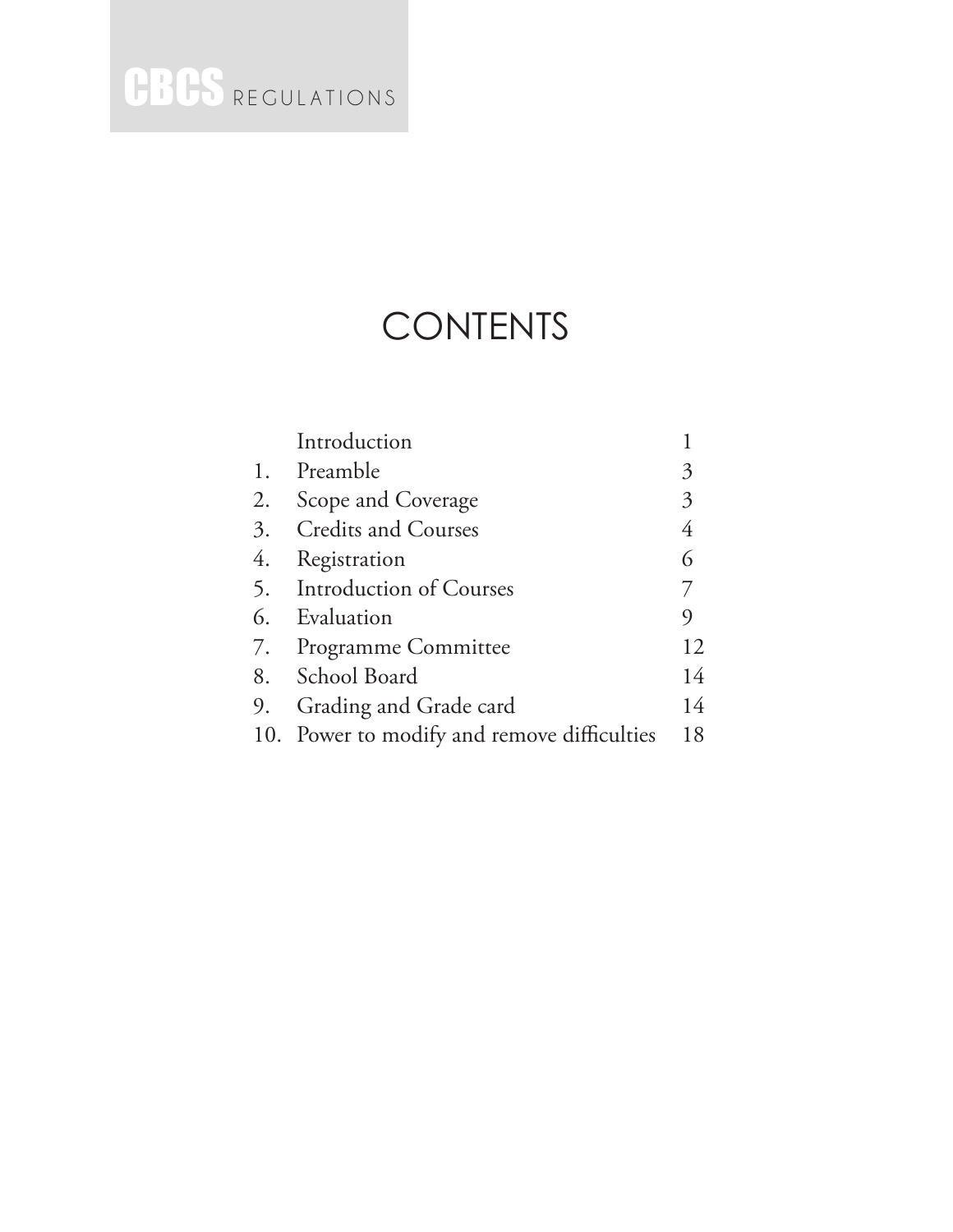## REGULATIONS

## 1. PREAMBLE

The Choice Based Credit System (CBCS) enables a student to obtain a degree by accumulating required number of credits prescribed for that degree. The number of credits earned by the student reflects the knowledge or skill acquired him / her. Each course is assigned with a fixed number of credits based on the contents to be learned. The student also has choice in selecting courses out of those offered by various departments. The grade points earned for each course reflects the student's proficiency in that course.

The CBCS enables the students to earn credits across departments and provides flexibility in duration to complete a Program of study. The CBCS facilitates transfer of credits earned in different Departments/Centers of other recognized / accredited universities or institutions of higher education in India and abroad. In this System student representatives take part in designing the curriculum for a program of Study and facilitate in running the academic programs.

## 2. SCOPE AND COVERAGE

- 1. The CBCS is applicable to all full-time Post Graduate, Five year integrated Post Graduate and M. Phil. Programs of study approved by the Academic Council.
- 2. It is also applicable to any other Program of study approved by the Academic Council that has been prescribed to follow the CBCS pattern.
- 3. The learning and evaluation is on Semester pattern.
- 4. Eligibility, qualifications and admission procedure for each Program of study is as approved by the Academic Council and specified in Information Brochure of the University.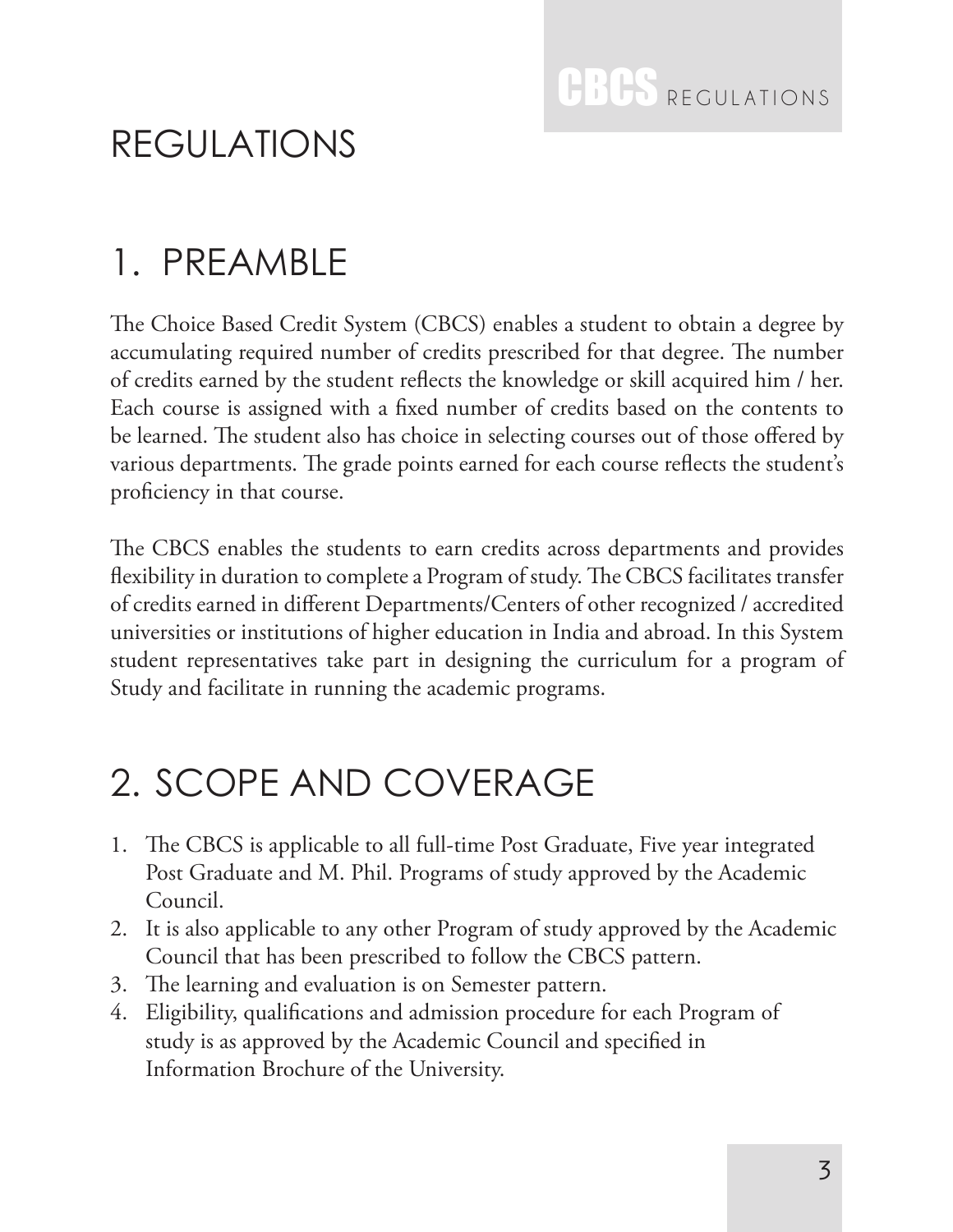## 3.CREDITS AND COURSES

#### **3.1. Contact hours**

- 1. One credit shall mean one period of teaching for theory or two periods for laboratory / practical course per week in a semester (of 16 weeks).
- 2. One teaching period shall be for 60 minutes duration including 10 minutes for discussion/ movement.
- 3. One credit shall be assigned to one week of field training program where the students spend the entire duration in the field along with the faculty member(s).
- 4. Up to two credit shall be assigned to one month of Internship undergone in a Company/ Organization/Institutions approved by the Faculty Advisor / Head of the Department.
- 5. One Tutorial hour per week shall be conducted in addition to regular contact hours for both Hard core and Soft core theory Courses.

#### **3.2.Number of credits**

- 1. The core credits for any M. A. / M. Sc./ MBA Programme (inclusive of Hard-core, Soft-core and Project work) shall be in the range specified in Table 1 given below.
- 2. A candidate who has successfully completed all the Hard Core courses and a Project work, if any, and accumulated not less than minimum number of Credits prescribed shall be eligible to receive the Degree.
- 3. The normal duration of any PG Programme is 4 semesters. However students have the flexibility to complete the PG Program of Study within minimum of 3 semesters and maximum of 8 semesters. Integrated 5 year PG program students shall be permitted to graduate in 8 semesters and not more than 16 semesters.
- 4. The minimum credits required for the award of degree in various PG Programs are given in the Table 1.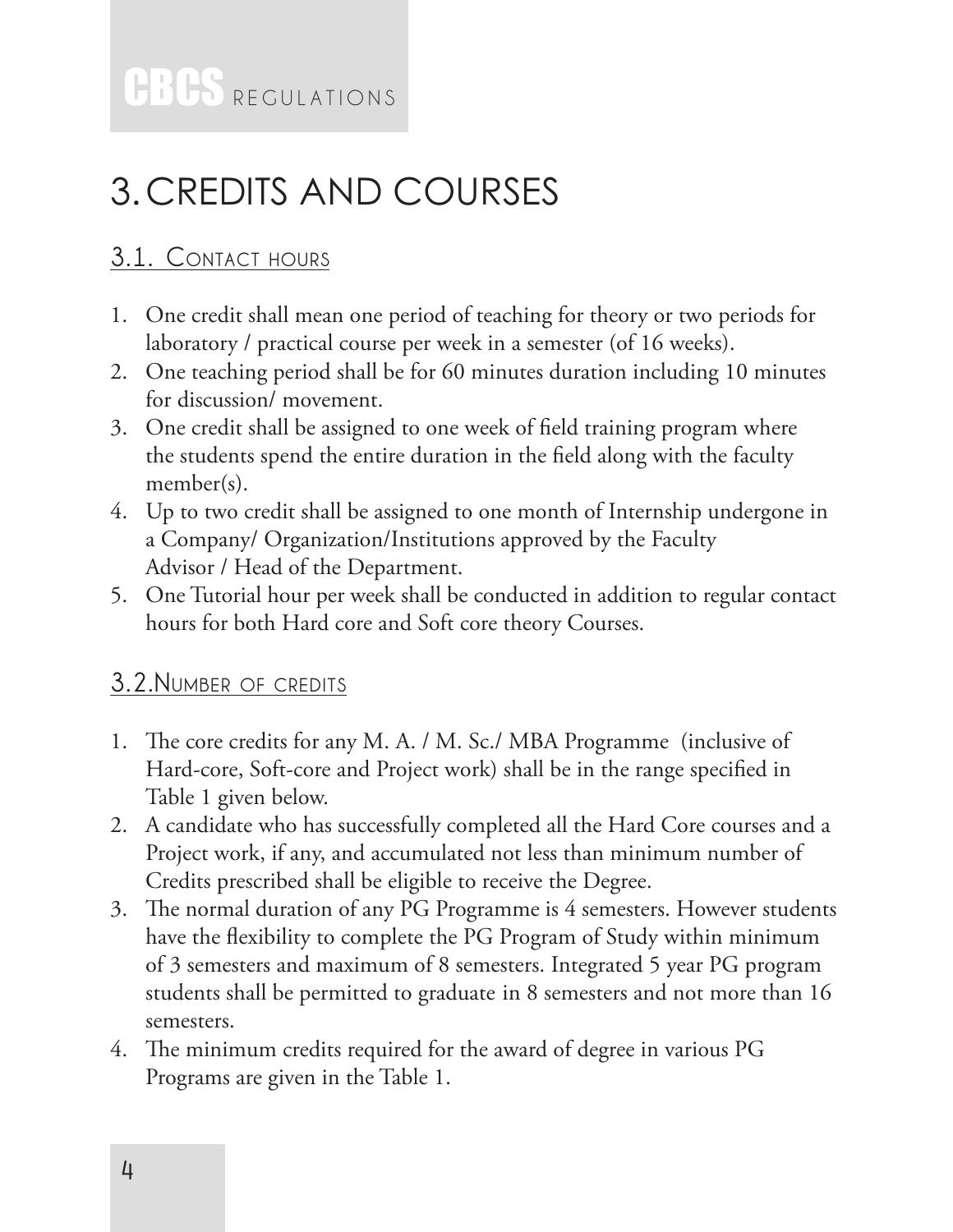| z |  |
|---|--|
|   |  |

| S.No           | Program                                                                                                                                                           | Hard-core<br>Courses<br>credits | Soft-core<br>Courses<br>credits | Total<br>(Minimum<br>credits<br>required for<br>award of the<br>degree) |
|----------------|-------------------------------------------------------------------------------------------------------------------------------------------------------------------|---------------------------------|---------------------------------|-------------------------------------------------------------------------|
| $\mathbf{1}$   | M.A. /M.Sc./ All M.Tech. except<br>M.Tech. (Nano Science &<br>Technology) and M.Tech.<br>(Electronics)/ Any other 2 year<br>P.G. Programme not mentioned<br>below | $48$ to 60                      | 12 to 24                        | 72                                                                      |
| $\overline{2}$ | M.Com., M.A. Economics                                                                                                                                            | 68 to 78                        | 12 to 22                        | 90                                                                      |
| 3              | All M. B. A programmes /<br>M.Tech. (Nano Science &<br>Technology)                                                                                                | 72 to 86                        | 14 to 28                        | 100                                                                     |
| $\overline{4}$ | M.C.A.                                                                                                                                                            | 72 to 90                        | 18 to 36                        | 108                                                                     |
| 5              | 5 year Integrated P.G.                                                                                                                                            | 148 to 162                      | $30 \text{ to } 44$             | 192                                                                     |
| 6              | M.Phil. Programme                                                                                                                                                 | 30                              | 6                               | 36                                                                      |
| 7              | M.Tech. (Electronics)                                                                                                                                             | 70                              | 3                               | 73                                                                      |

#### **3.3. Courses**

- 1. The courses offered under a Program of Study are designated as Hard Core and Soft Core.
- 2. A course designated as Hard Core for a particular Program of Study must invariably be completed by the student to receive the degree in that program. The Hard Core Course cannot be substituted by any other course.
- 3. A student needs to earn certain number of minimum credits by successfully completing Soft-core courses to receive the degree (Please see Table I).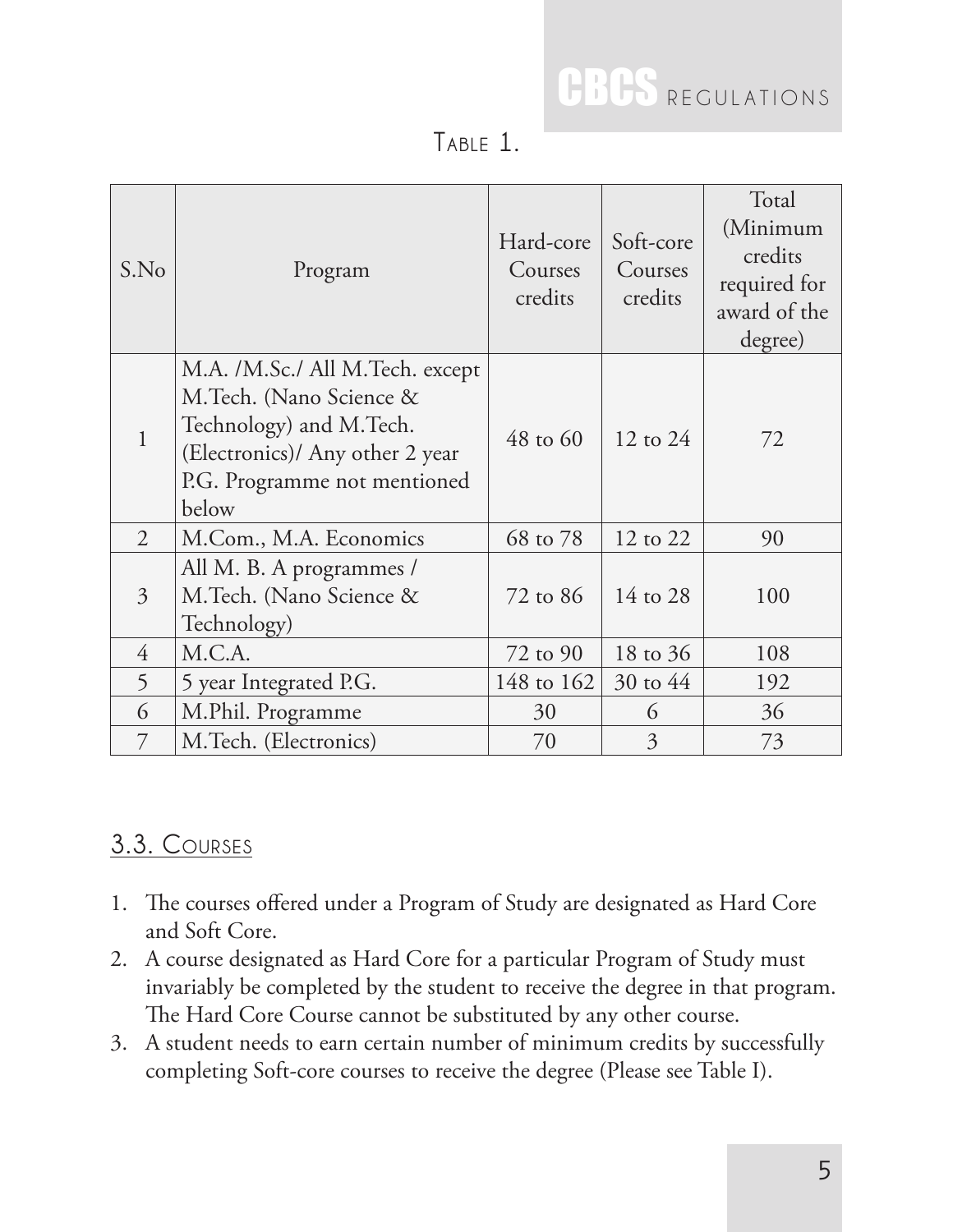- 4. The soft-core courses are to be chosen from (a) a list of courses marked as Soft-core courses for a particular Program of Study and (b) any course offered by a Centre/Department/School under CBCS as Soft-core Course with the advice of his/her Faculty Advisor. In the event of failure in a Soft-core course the student can substitute the soft core by an equivalent course offered by the parent or other department within or outside the School.
- 5. The courses offered for Integrated 5 year PG and other PG programmes carry 2 or 3 or 4 credits. Normally no theory course shall have more than 4 credits.
- 6. PG programs wherein Project Work is included may carry 4 or 5 credits. Up to 12 credits can be assigned if an entire semester is assigned for Project work. The Project includes submission of a written Project Report and a Viva-voce examination (one credit is assigned for the Viva-voce).

### 4. REGISTRATION

- 1. Each student, on admission shall be assigned to a Faculty Advisor who shall advise her/him about the academic programs and counsel on the choice of courses consideration the academic background and student's career objectives.
- 2. With the advice and consent of the Faculty Advisor the student shall register for a set of courses he/she plans to take up for the Semester.
- 3. The student has to seek the consent of each teacher offering the courses in a Registration Card (Annexure I). The student should meet the criteria for prerequisites to become eligible to register for that course.
- 4. No student shall be permitted to register for courses exceeding 30 credits per semester. However, registration for Repeat courses is allowed in excess of this limit.
- 5. If a student finds that he/she has registered for more courses than possible to study in a semester, he/she can drop one or more of courses before the end of 3rd week of the semester.
- 6) A student, to retain his status, should register for at least a minimum of 12 credits in a semester.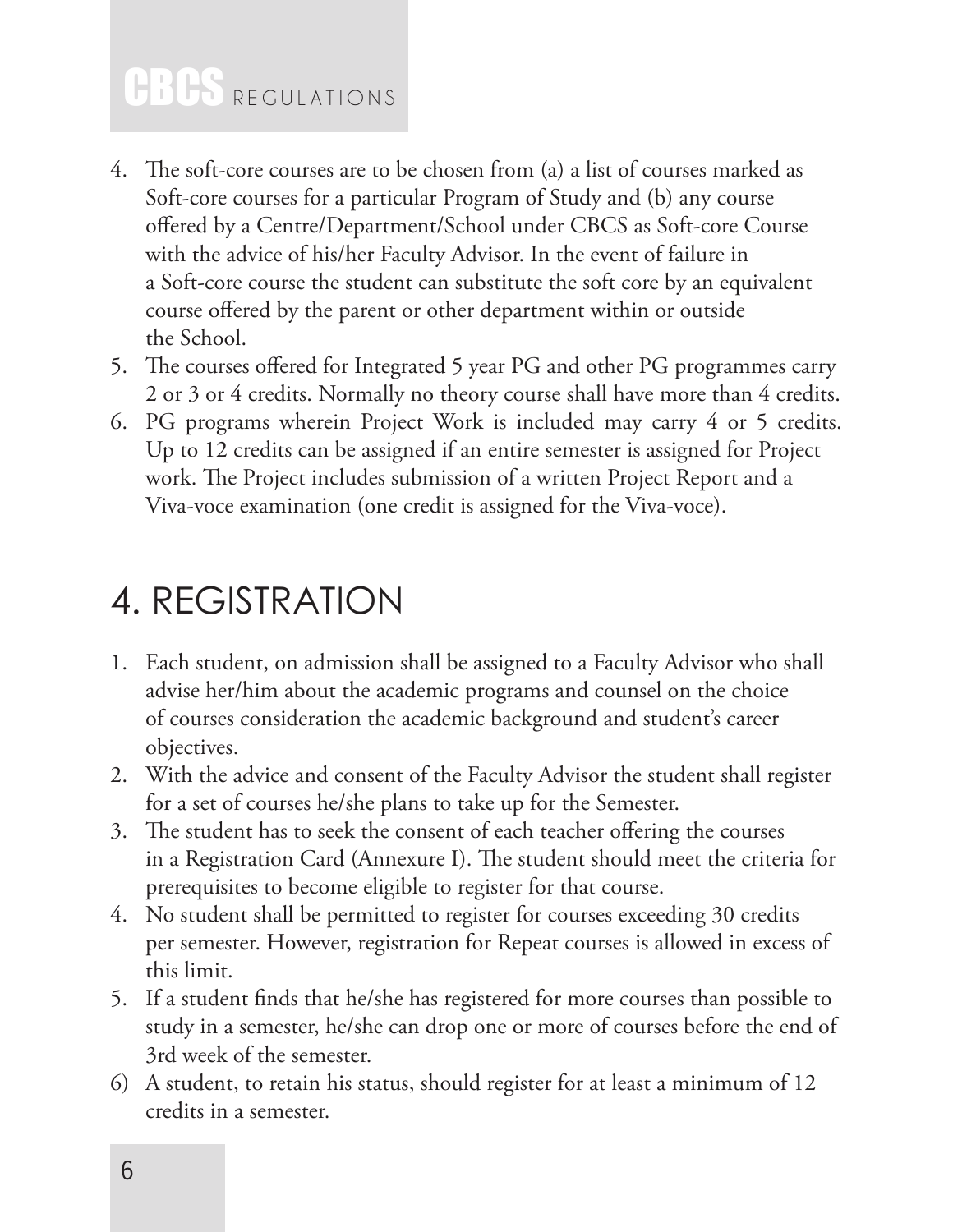- 7. Students shall have to register for the courses for the semester within first week of a semester.
- 8. The maximum number of students to be registered in each course shall depend upon the physical facilities available.
- 9. The information on list of all the courses offered in every department specifying the credits, the prerequisites, a brief description of syllabus or list of topics, the instructor who is offering the course and the time slot may be made available in the University website.
- 10. In any department preference for registration shall be given to those students of that department for whom the course is a Hard core course.
- 11. The registration for the soft core course shall be on first come first served basis, provided the student fulfills prerequisites for that course, if any. The number of students to be registered shall be based on the class room and laboratory capacity. Every effort shall be made by the Department/Centre to accommodate as many students as possible.
- 12. Normally, every Lecture-based course shall, normally be given by one teacher.
- 13. No course shall be offered unless a minimum of 3 students are registered.

## 5. INTRODUCTION OF COURSES

#### **5.1 Course Structure and Syllabus**

- 1. The Course Structure shall prescribe the minimum eligibility, Semester wise list of courses, total credits for each Program of Study, including, Theory, Practical, Field-work, Project work and Viva- voce examinations, etc.
- 2. Detailed syllabus for all courses offered by the Department shall be prepared in a specific number of units along with full details of Text Books, Reference Books, Web based resources, Reference Reprints of papers, e-Books, Published Reports and the Monographs, etc. relevant to the course and printed made available to teachers and students.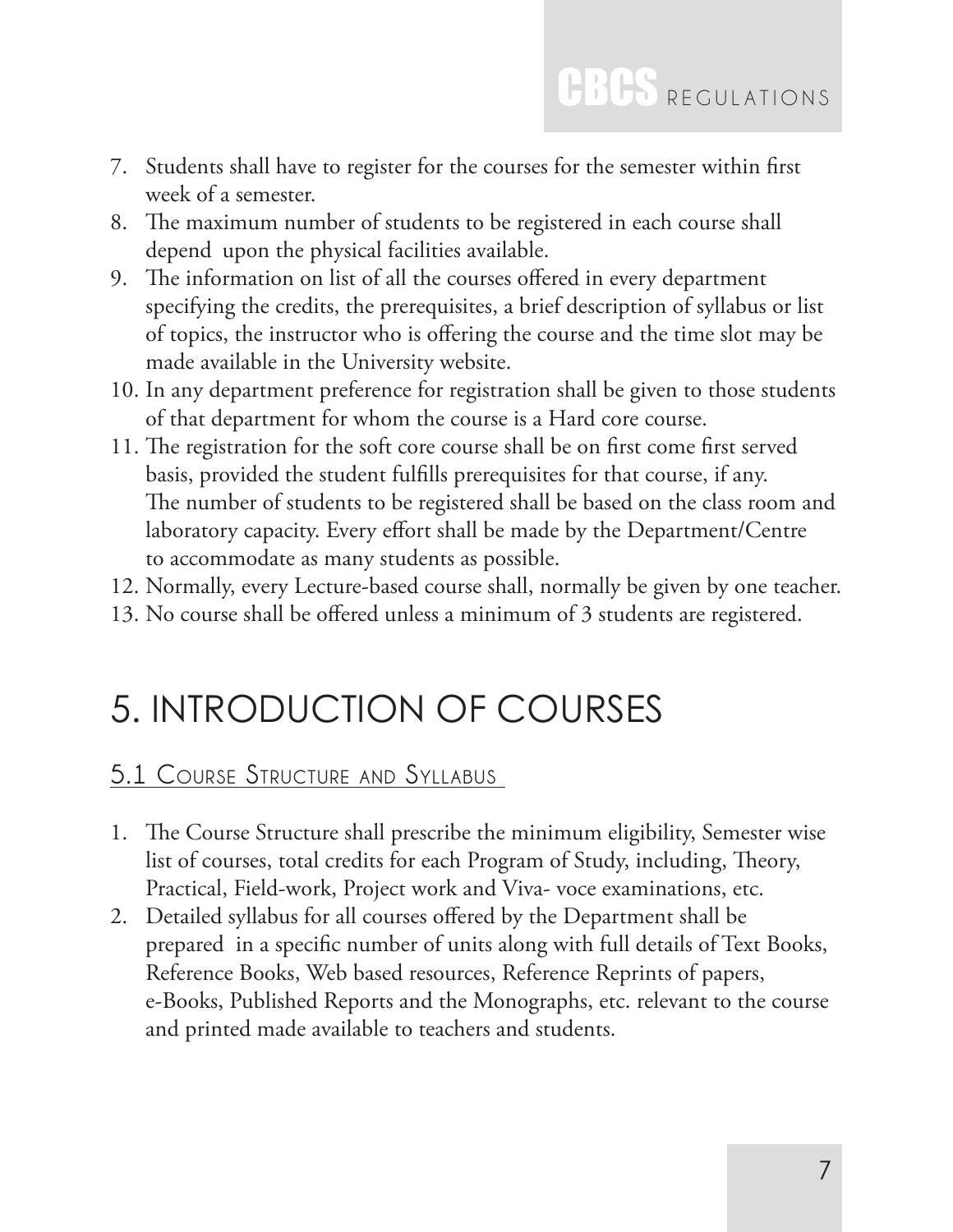- 3. Each course shall have a title and course code. The course code shall consist of four alphabets – representing the Department / Centre, and three numerals. The first numeral stands for level of the course, the second numerals stands for odd or even semester and third the course number and this can be 2, 4, 6 or 8. For example, EASC (423) stands for a course offered by the Department of Earth Sciences, at 4th level, i.e., for students who have already completed three years of tertiary education, and offered in the even semester.
- 4. The Course Structure and Syllabus of each PG programme shall be approved and recommended by the Program Committee to Board of Studies (BOS) and School Board and then the Academic Council.
- 5. New hard-core or soft-core course proposed by a Faculty member is to be first considered and approved in the Programme Committee of the Department and BOS and then to be placed before the School Board and Academic Council for approval.
- 6. The syllabi of courses need to be revised to keep in tune with recent developments in knowledge and inventions. Minor revision of the already approved Syllabus of any course with proper justification shall be considered and recommended by the Program Committee through the Chairperson of School Board to the Academic Council. However, the Chairperson of the Academic Council may approve the revisions to facilitate implementation of the revised syllabi in a timely manner.

#### **5.2.1 Hard core course**

- 1. A Hard core subject may be a Theory, Practical, Field based or Project Work based subject which is a compulsory component in the Course Structure. Based on the quantum of time required for teaching – learning, the number of credits for each subject are to be decided within the prescribed limit (please see 3.3 (5 & 6)).
- 2. Registration for Hard Core courses are also open to students of other departments provided they meet the prerequisites.
- 3. A Course may be treated as a Hard core or Soft Core Course for students of other department as per the requirement of Program of Study.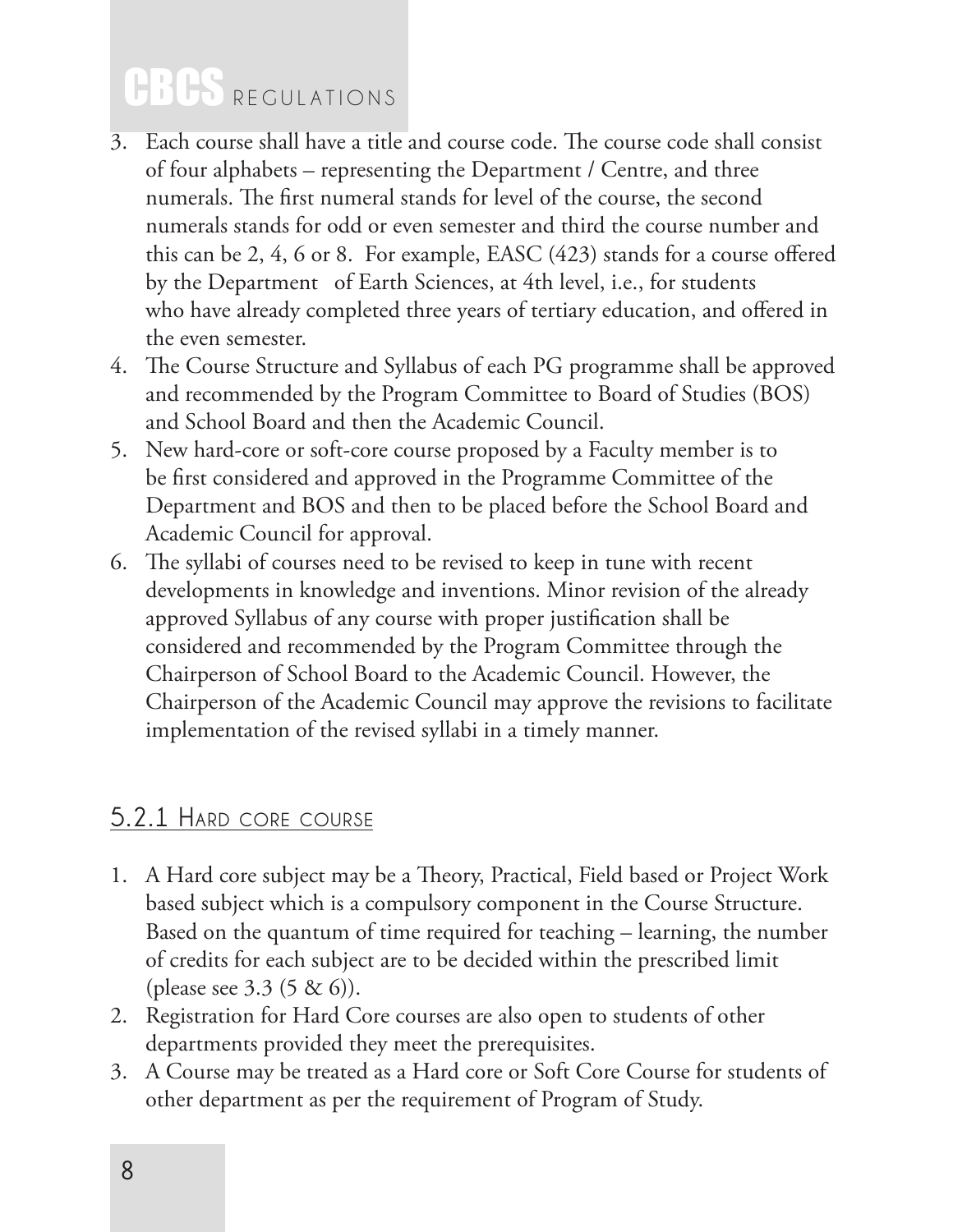#### **5.2.2 Soft core course**

- 1. A Soft core course may be a Theory, Practical, Field based or Project Work, which is optional for the students to register.
- 2. Students can exercise their choice among a set of Soft core courses from the list of Soft core courses specified for each Programme of study.
- 3. Students have a choice to register for Soft Core Courses offered by any Department under the advice of the Faculty Advisor.

#### **5.3 Teachers work load**

- 1. Every faculty member shall be assigned workload as per the UGC norms.
- 2. In addition to regular handling of classes, teachers are required to participate in preparation of detailed Syllabus, designing a detailed Teaching plan, Evaluation of answer papers of Internal and External examination, preparation of grades, etc.
- 3. Teachers shall undertake to associate with organizing practical Lab sessions, Field visits, Industrial Tours and guide Project Work.

## 6. EVALUATION

#### **6.1 Breakup of Internal/ External End Semester Exams:**

- 1. All subjects in a PG programme shall carry an Internal Assessment component to the extent of 40 marks and End Semester for 60 marks.
- 2. In case of Laboratory /Field/Project work based subjects, appropriate distribution of marks for Practical Record/ Project Report, Practical end-Semester exam, Viva, if any by the respective Programme Committee.
- 3. A student shall not be permitted to repeat any course only for the purpose of improving the grade.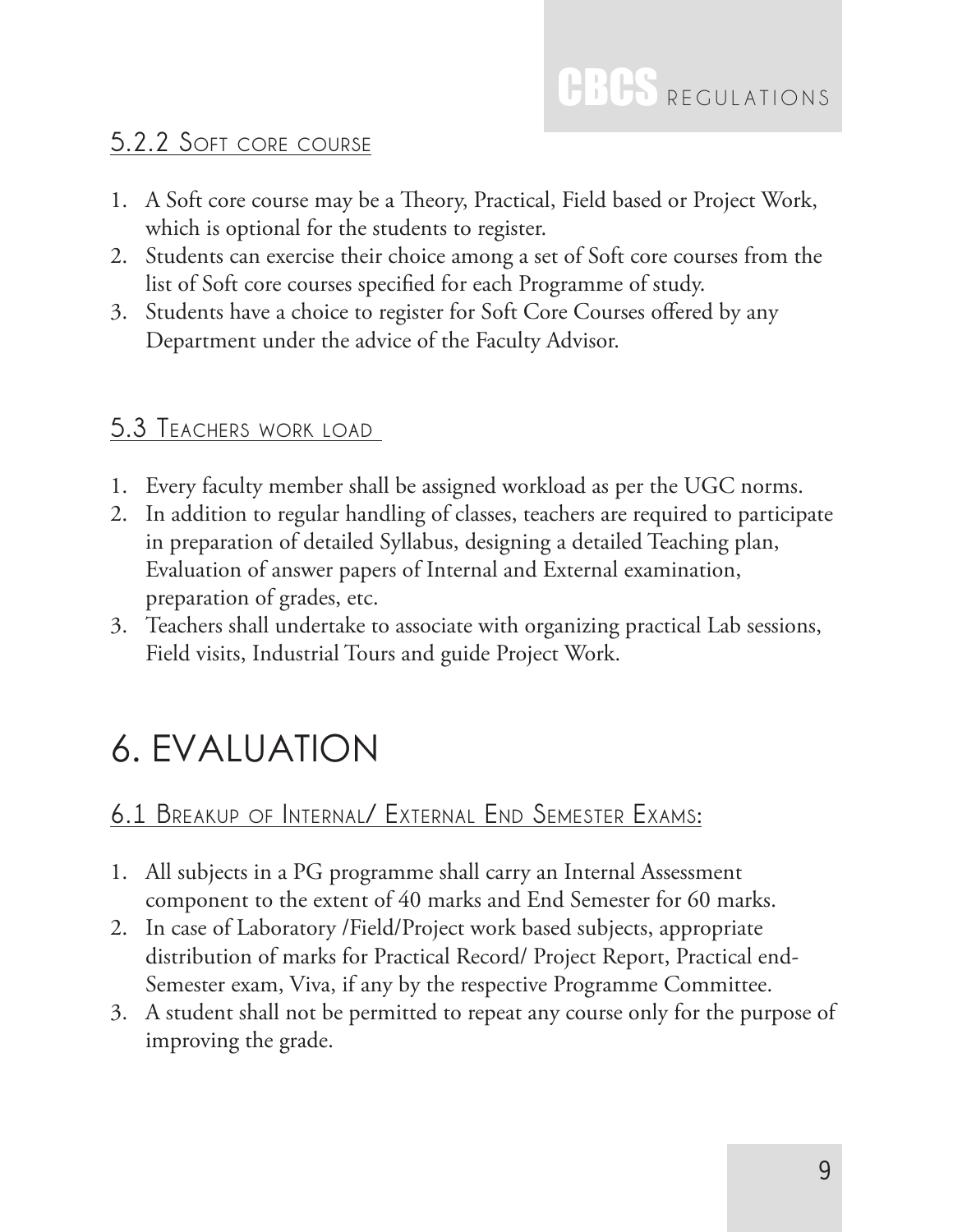#### **6.2. Break up of Internal Assessment Marks**

Each teacher shall organize a continuous assessment of each of the courses assigned to him/her. The internal assessment marks shall be given as per the following breakup: Internal Assessment Tests / Term Papers / Quizzes (two) **2 x 15 = 30**

| Seminars/ Assignments/ Case Demos/ Presentations/ |             |
|---------------------------------------------------|-------------|
| Write ups/Viva, etc.                              | $1x10 = 10$ |
| Internal Total                                    | 40          |

#### **6.3. Internal Assessments**

A schedule of Internal Assessment tests shall be prepared at the very beginning of the semester. Internal Assessment marks shall be displayed within a week from the date of conduct of examination and all corrected answer papers shall be given back to students with comments, if any. It is mandatory for all students to participate in all the Internal Assessment tests and in various course-work related activities for award of the above marks.

#### **6.4. End- semester examinations**

- 1. An End Semester examination shall be conducted for all courses offered in the department. The duration of the end semester examination shall be for 3 hours.
- 2. A schedule of End Semester examinations be prepared and displayed by the department at least one- month ahead of the conduct of the examination.
- 3. No student who has less than 70% attendance in any course shall be permitted to attend the end-semester examination and he shall be given grade of FA-failure due to lack of attendance. He shall be asked to repeat that course the next time it is offered.
- 4. Each teacher shall prepare a model question paper, a Panel of External examiners and submit the same to the Head of the Department by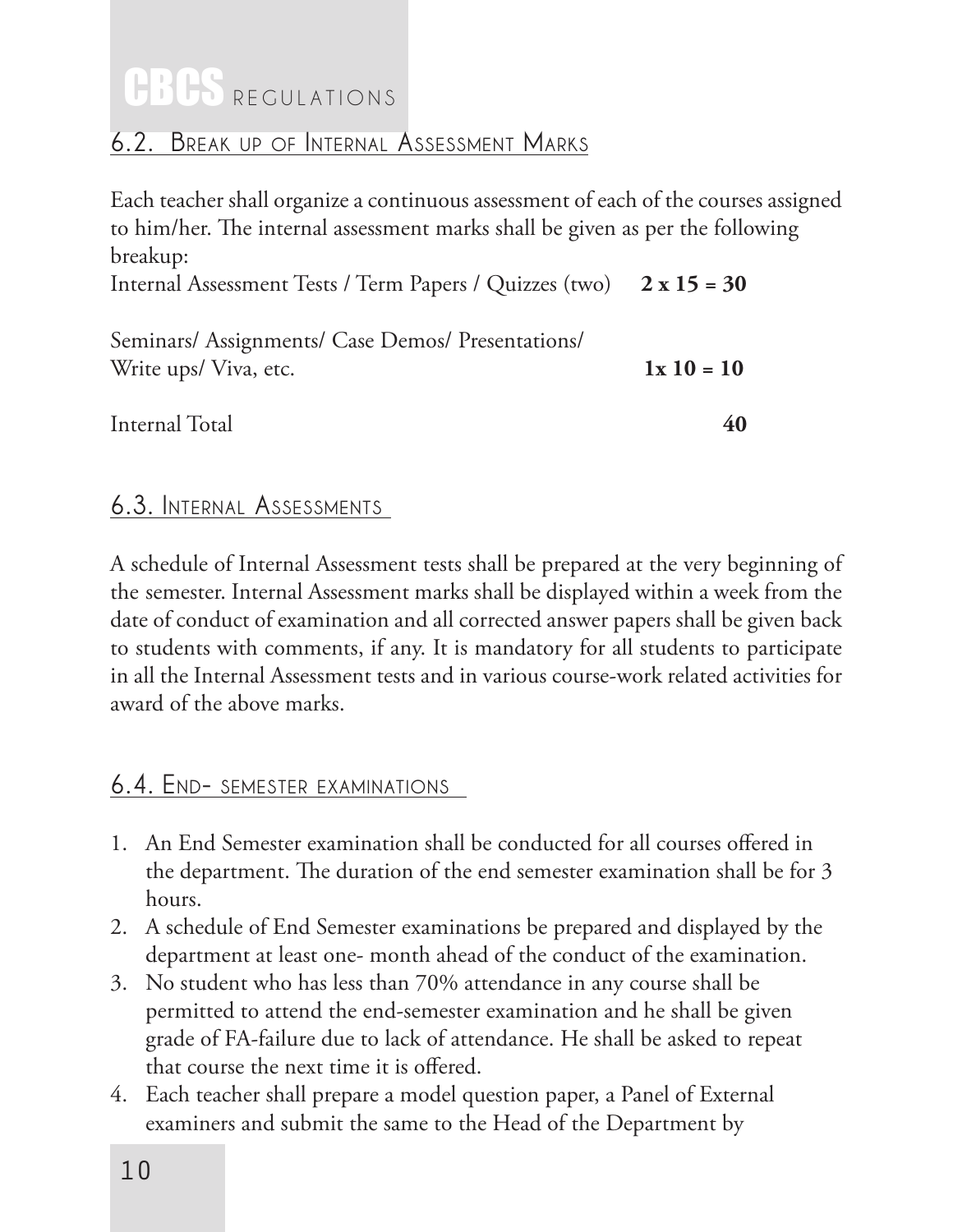6th week of the Semester. The question paper should cover all the units of syllabus. Head of the Department shall coordinate the question paper setting work / conduct of exams/ consolidation of marks and Grades and provisionally publish the Results with the approval of Dean of the School.

#### **6.5. Conduct of End-Semester Exams and Evaluation**

- 1. End-Semester Examination shall be conducted by the Department by inviting Question Papers from the External Examiners.
- 2. Question Papers may be moderated for the coverage of syllabus, pattern of questions by an End-Semester Examination Committee chaired by Head of the Department one day before the commencement of endsemester Examinations. All Question Papers shall be neatly printed and sealed in the presence of HOD.
- 3. An alternative Question paper should also be made available for any contingency.
- 4. Internal Examiner shall prepare a detailed scheme of valuation.
- 5. The answers papers of end-semester examination should be evaluated by the Internal Examiner immediately after the completion of exam and the Award sheet should be submitted to HOD in a sealed cover before the same papers are kept for second valuation by External Examiner.
- 6. In case of difference of more than 15 % of marks the answers paper shall be revalued by the Examination Committee and marks awarded by this committee shall be taken as final.
- 7. HOD shall invite 3-9 External Examiners to evaluate all the end-semester answer scripts on a prescribed date(s). Practical Laboratory exams are to be conducted involving External Examiners.
- 8. Programme Committee shall consolidate the marks awarded by Internal and External Examiners and award grades.

#### **6.6. Consolidation of Marks**

Programme Committee consisting of Vice-Chancellor's nominee and External Examiners shall take up the consolidation of Internal Assessment marks and End-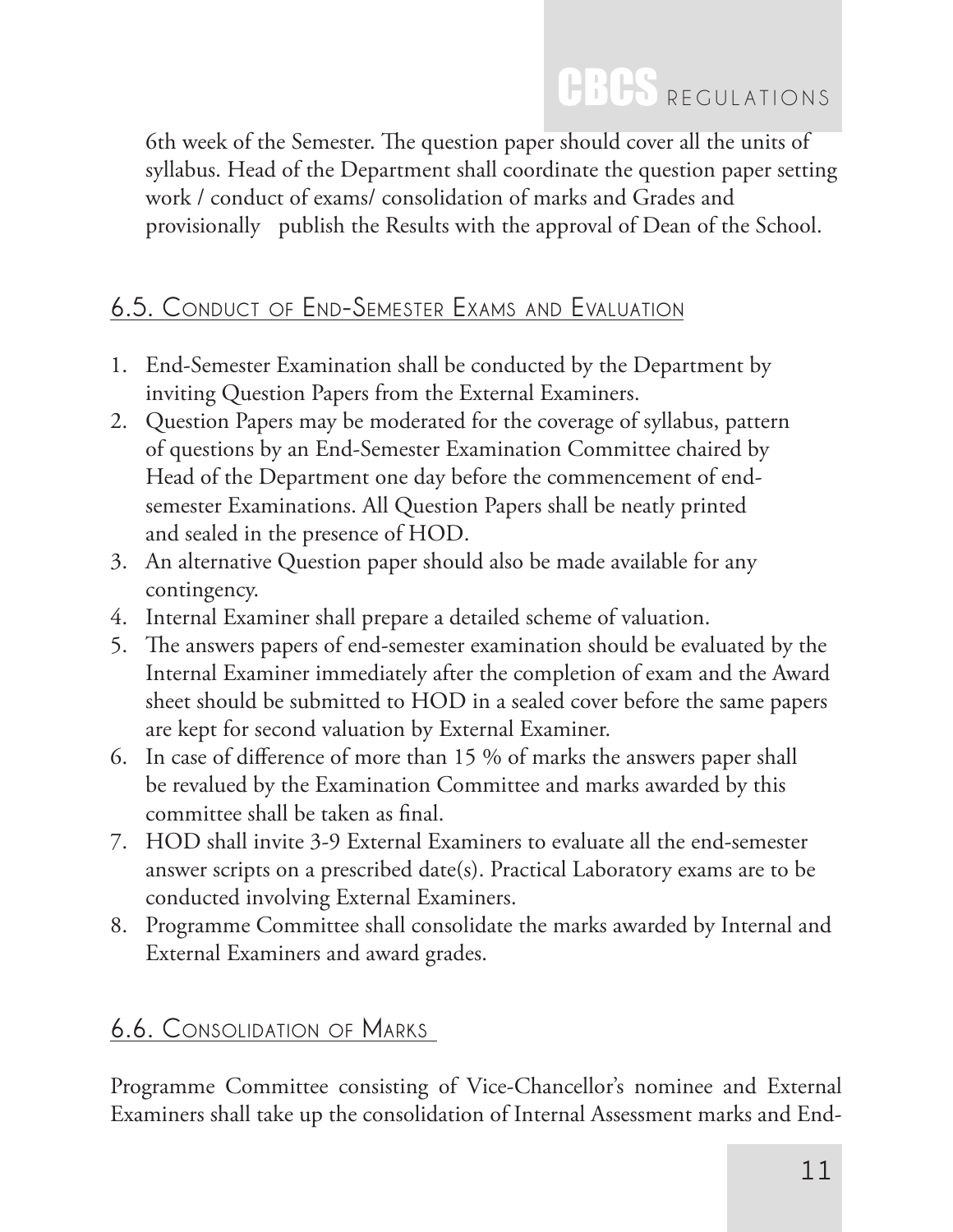Semester marks (average of both Internal and External Evaluation) and prepare a consolidated Marks Statement.

In order to declare the pass, a Student should get

- a) A minimum of 40% marks in end-semester exam, and
- b) A minimum of 50% marks in aggregate when Internal Assessment and End-Semester marks are added.

#### **6.7. Supplementary Exam**

- a) A failed student who meets the attendance requirement and has a minimum of 40% in internal assessment marks may be permitted to register for the next end-semester examination in the following semester itself.
- b) Students who have failed due to insufficient attendance and / or less than 40% in Internal Assessment marks should repeat the course as and when it is offered.

## 7. PROGRAMME COMMITTEE

Every academic department of the University shall have a Programme Committee for implementing and monitoring the CBCS. The Programme Committee shall consist of a nominee of the Vice Chancellor who will be from a related discipline/ department, all teachers offering the Hard and Soft core-courses for the Programmes of study and one student representative per class. The Head of the Department shall be the ex-officio Chairman.

#### **7.1. Activities of the Programme Committee**

#### Duties and Responsibilities

1. It shall be the duty and responsibility of Programme Committee to implement the CBCS guidelines in all Programmes of Study prescribed in a Department. It reviews and monitors the implementation of BOS approved Course structure, Coverage of syllabus, Time Table, Distribution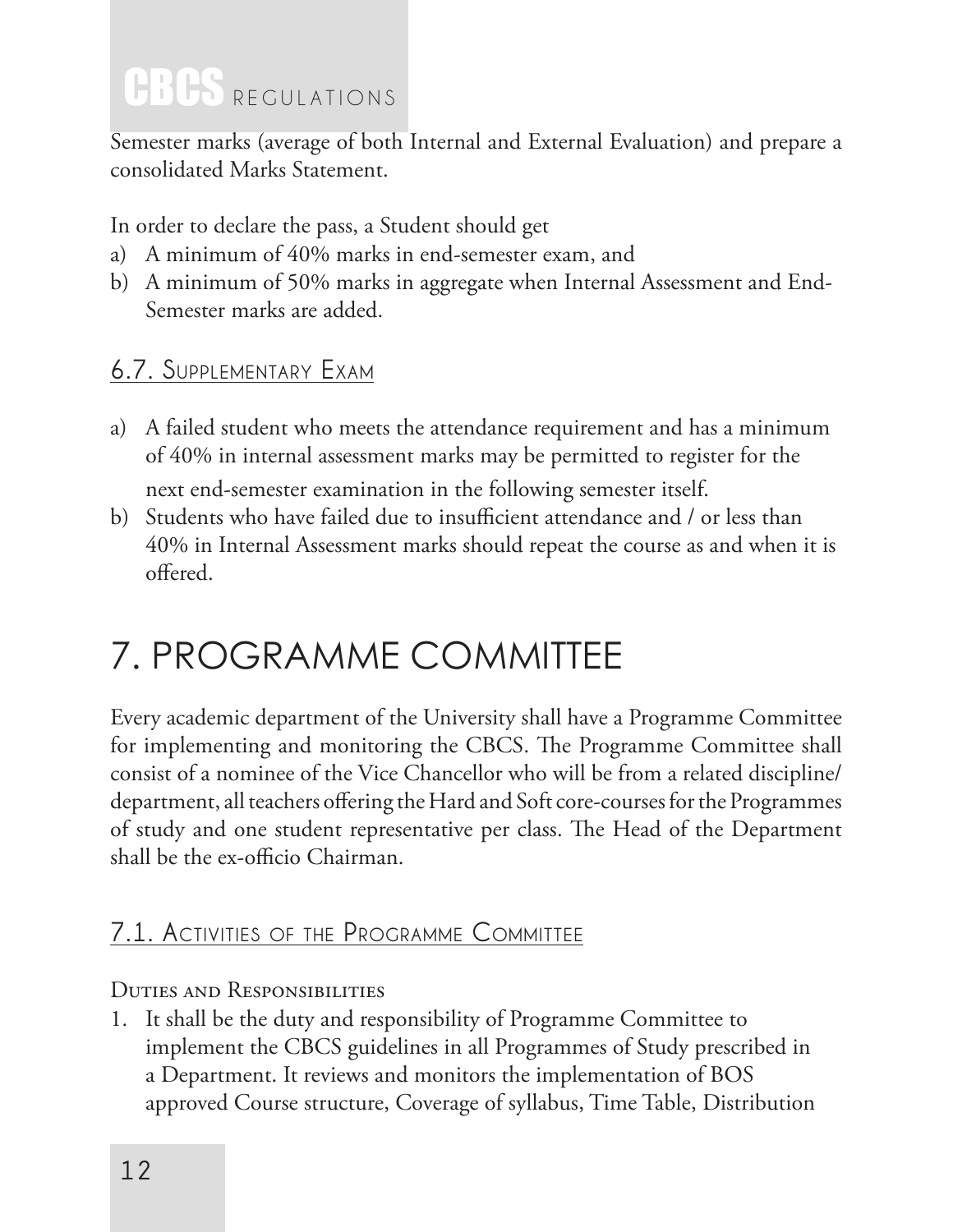of workload of faculty, Conduct of classes, Internal Assessments and Endsemester examinations.

- 2. Programme Committee recommends a Panels of External Experts to Dean of the School for Question paper setting, Evaluation of answer scripts, project reports and conduct of Viva Voce examinations.
- 3. Programme Committee shall review and recommend for infrastructure requirements for smooth conduct of teaching-learning activities and to carry out research in every Department.
- 4. Programme Committee provides an opportunity for individual teachers to initiate steps to float new courses, new methods of teaching, ICT implementation, etc.
- 5. Programme Committee may give recommendations on the Non-plan Budget requirements for each Programme of Study under different heads like, a) Teaching aids, b) Invited Lecture, c) Field studies, d) Software subscriptions and renewals, e) Study Tour/ Industrial Visits, etc.

#### **7.2. Rights**

The Committee shall have the right to make suggestions to individual teachers on teaching methodology and assessment procedure to be followed in his course. It shall be the duty of the Committee to bring to the knowledge of the Dean and Vice Chancellor any difficulty encountered in the conduct of the classes or any other pertinent matters.

#### **7.3. Frequency of Meetings**

The Committee shall meet at least thrice in every semester. At first, in the beginning of the semester to chalk out Time Table, list of courses to offer, etc. Second time, at middle of the Semester to review the progress of academic activities. Last meeting of the Programme Committee, with external examiners if available, shall finalize and recommend the grades for all courses of that semester. In this meeting student members shall not take part.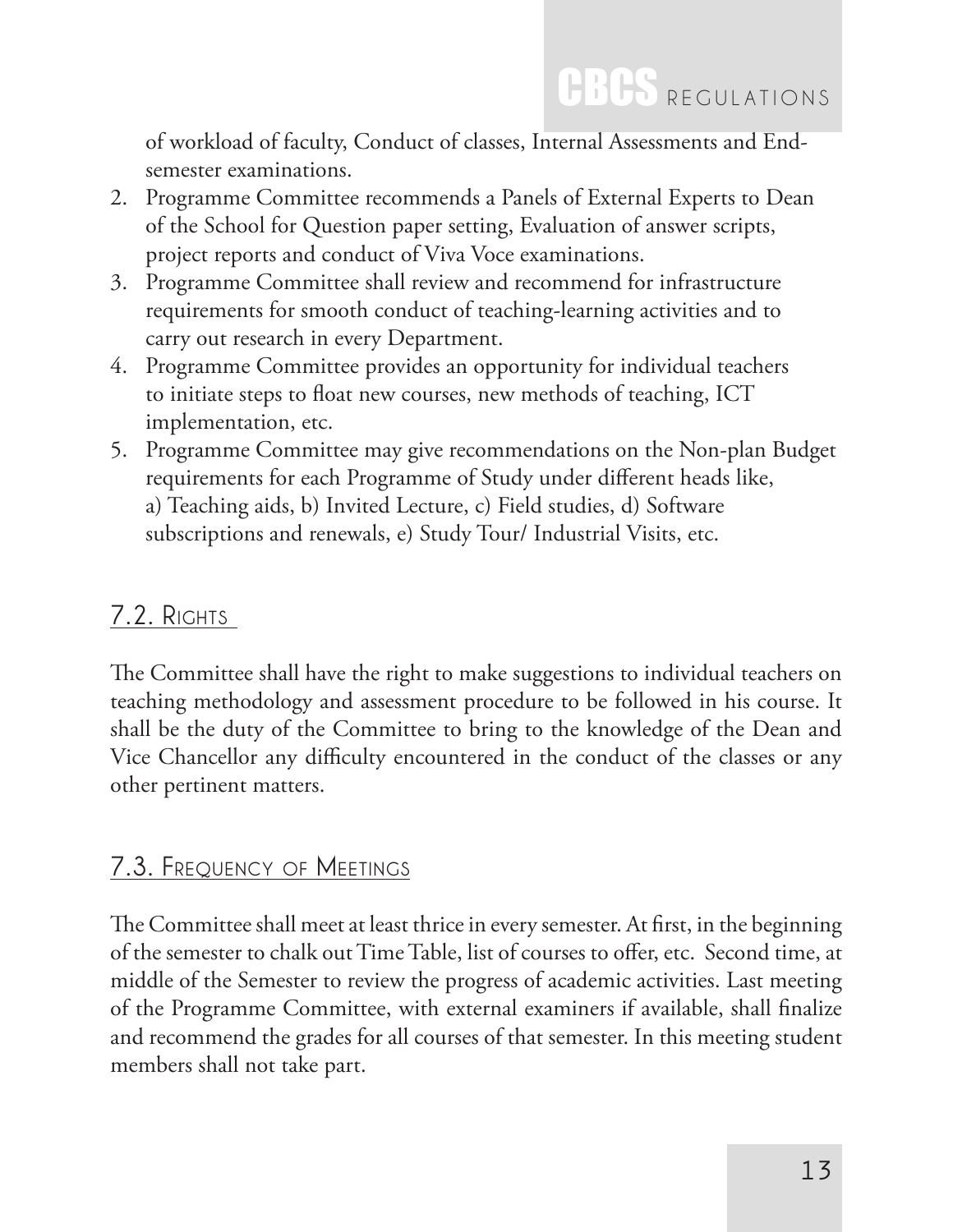## 8. SCHOOL BOARD

- 1. The Dean, who is Chairperson of the respective School Board is the overall in-charge of implementing CBCS in all Programmes of study offered in different departments of the School.
- 2. Dean, being the Chairman of the School Board shall suggest certain uniform academic practices across all the departments in each School.
- 3. Dean shall approve the Panel of external examiners for paper setting and evaluation, based on the recommendations of the Programme Committee of each department. Dean also gives his approval for Grades and Results.
- 4. Dean of the respective School shall periodically review the Academic activities of Departments, resolve any issues in conduct of academic programs under CBCS regulations.

## 9. GRADING AND GRADE CARD

The Programme Committee shall prepare two copies of the results, one with marks to be sent to the University Office and another for the Department. Grades shall be awarded as indicated below (Section 9.1) in a meeting of the Programme Committee to be held at the earliest, not later than 15 days after the last day of semester examinations.

The department shall display the provisional grades within 15 days. If a student wishes to look at the evaluated answer scripts he/ she can approach the concerned teacher within a week of declaration of the provisional results.

#### **9.1. Letter Grades**

Performances of students in each paper are expressed in terms of marks as well as in Letter Grades. In case of fractions the marks shall be rounded off to nearest integer. The class interval for the purpose of awarding the grades can be arrived at by dividing the difference between the highest mark secured and the minimum pass mark by 6 as there are six passing grades. The formula is given below: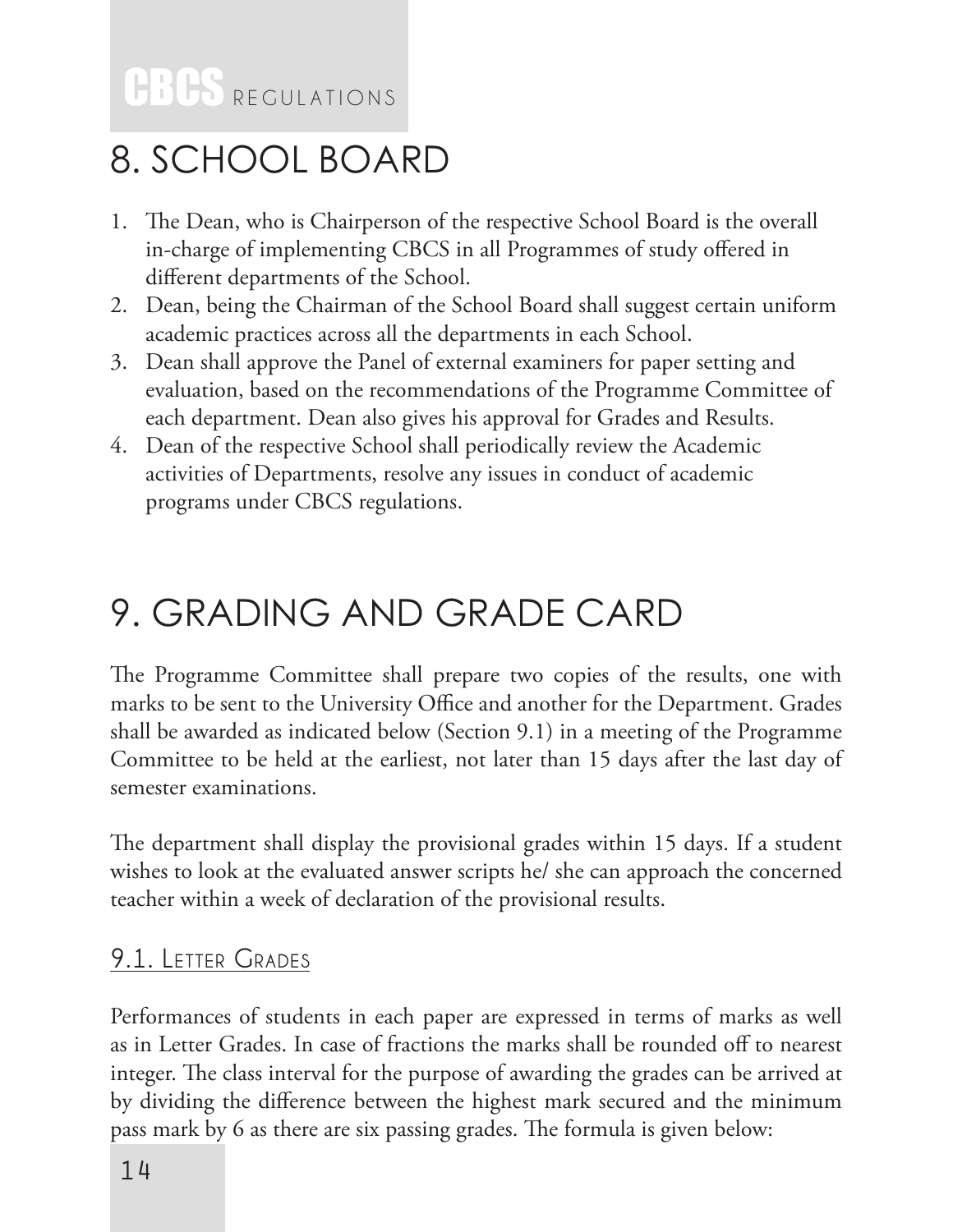$K = (X-50)/6$ 

Where,  $K =$  class interval,  $X =$  the highest mark in the subject. The grades may be awarded as given in the following table II.

| Range of Marks in %               | Letter Grade            | Points for Calculation of<br><b>GPA/ CGPA</b> |
|-----------------------------------|-------------------------|-----------------------------------------------|
| $X$ to $(X-K)+1$                  | $A+$                    | 10                                            |
| $(X-K)$ to $(X-2K)+1$             | $\mathsf{A}$            |                                               |
| $(X-2K)$ to $(X-3K)+1$            | $A-$                    | 8                                             |
| $(X-3K)$ to $(X-4K)+1$            | $B+$                    |                                               |
| $(X-4K)$ to $(X-5K)+1$            | B                       | $\mathcal{L}$                                 |
| $(X-5K)$ to 50                    | $\subset$               |                                               |
| Below 50                          | $\overline{\mathrm{E}}$ |                                               |
| Failure due to lack of attendance | FA                      |                                               |

 **Table II.**

K should not be rounded off to less than two decimal places. The numbers given in Range of Marks column, (X-K), (X-2K), (X-3K), etc., can be rounded off to the nearest whole number.

In courses where the number of students who have secured 50 marks and above is less than 10 then grading may be given based on the Table III.

| Range of Marks in % | Letter Grade   | Points for Calculation of<br><b>GPA/ CGPA</b> |
|---------------------|----------------|-----------------------------------------------|
| 81-100              | $A_{+}$        | 10                                            |
| 71-80               | $\overline{A}$ |                                               |
| 66-70               | $A -$          |                                               |
| $61-65$             | $B+$           |                                               |
| 56-60               |                |                                               |
| $50 - 55$           |                |                                               |
| Below 50            |                |                                               |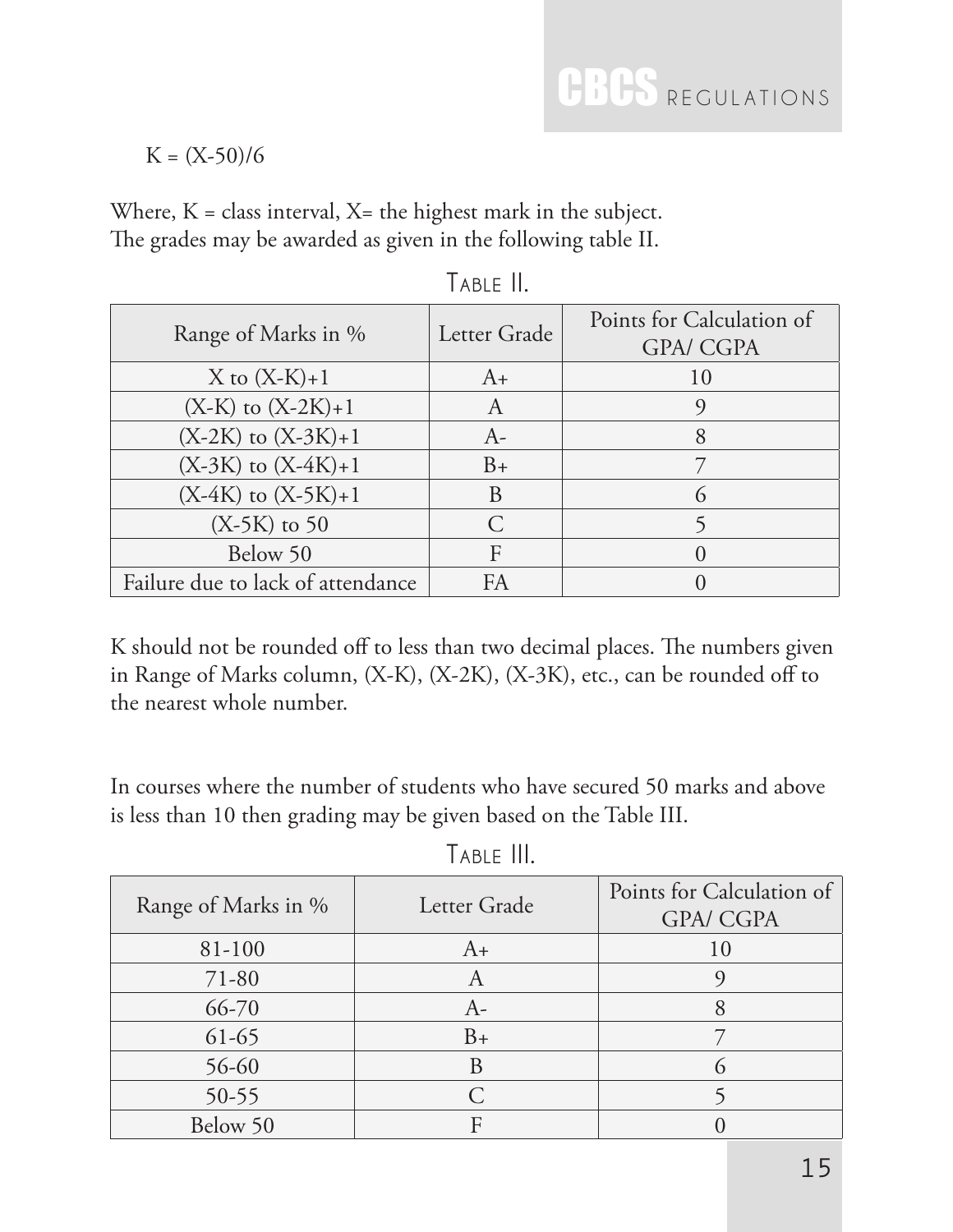The GPA and CGPA will be calculated as weighted average of points secured by the student in all the papers registered by him /her. The weights are the number of credits for each paper. For example, a student getting in A grade in 4 credit course, A- grade in 2 credit course, A+ grade in a 3 credit course and F grade in a 3 credit course will have a GPA as  $(9x4 + 8x2 + 10x3 + 0x3)$   $(4+2+3+3) = (36+16+30+0)$   $(12=82/12=$ 6.83 out of 10.0; GPA = 6.83. The CGPA shall also be calculated in similar lines taking all subjects taken by the students in all semesters.

Students with a CGPA of 9.0 and above and did not fail in any of the courses taken by him/ her shall be awarded Distinction.

A CGPA of 6.0 and above shall be placed in First class.

Student who has secured less than 50% marks in any paper gets F Grade and he is treated as failed in that paper.

| Example 1 -<br>Average performance |              | Example 2 -<br>Good performance |                  | Example 3 -<br>Skipping of grade |         |
|------------------------------------|--------------|---------------------------------|------------------|----------------------------------|---------|
| Marks                              | Grade        | Marks                           | Grade            | Marks                            | Grade   |
| 78                                 | $A+$         | 86                              | $A+$             | 85                               | $A+$    |
| 72                                 | $\mathbf{A}$ | 80                              | $\boldsymbol{A}$ | 83                               | $A+$    |
| 70                                 | $\mathbf{A}$ | 80                              | $\overline{A}$   | 80                               | $A+$    |
| 68                                 | $A-$         | 80                              | A                | 80                               | $A_{+}$ |
| 67                                 | $A-$         | 79                              | A                | 71                               | $A-$    |
| 64                                 | $A-$         | 78                              | $\overline{A}$   | 71                               | $A-$    |
| 64                                 | $A-$         | 77                              | A                | 70                               | $A-$    |
| 62                                 | $B+$         | 76                              | A                | 70                               | $A-$    |
| 62                                 | $B+$         | 76                              | $\overline{A}$   | 69                               | $A-$    |
| 62                                 | $B+$         | 76                              | A                | 68                               | $A-$    |
| 62                                 | $B+$         | 75                              | A                | 67                               | $B+$    |
| 61                                 | $B+$         | 74                              | $A-$             | 67                               | $B+$    |
| 61                                 | $B+$         | 74                              | $A-$             | 65                               | $B+$    |

#### **MODEL GRADE SHEET**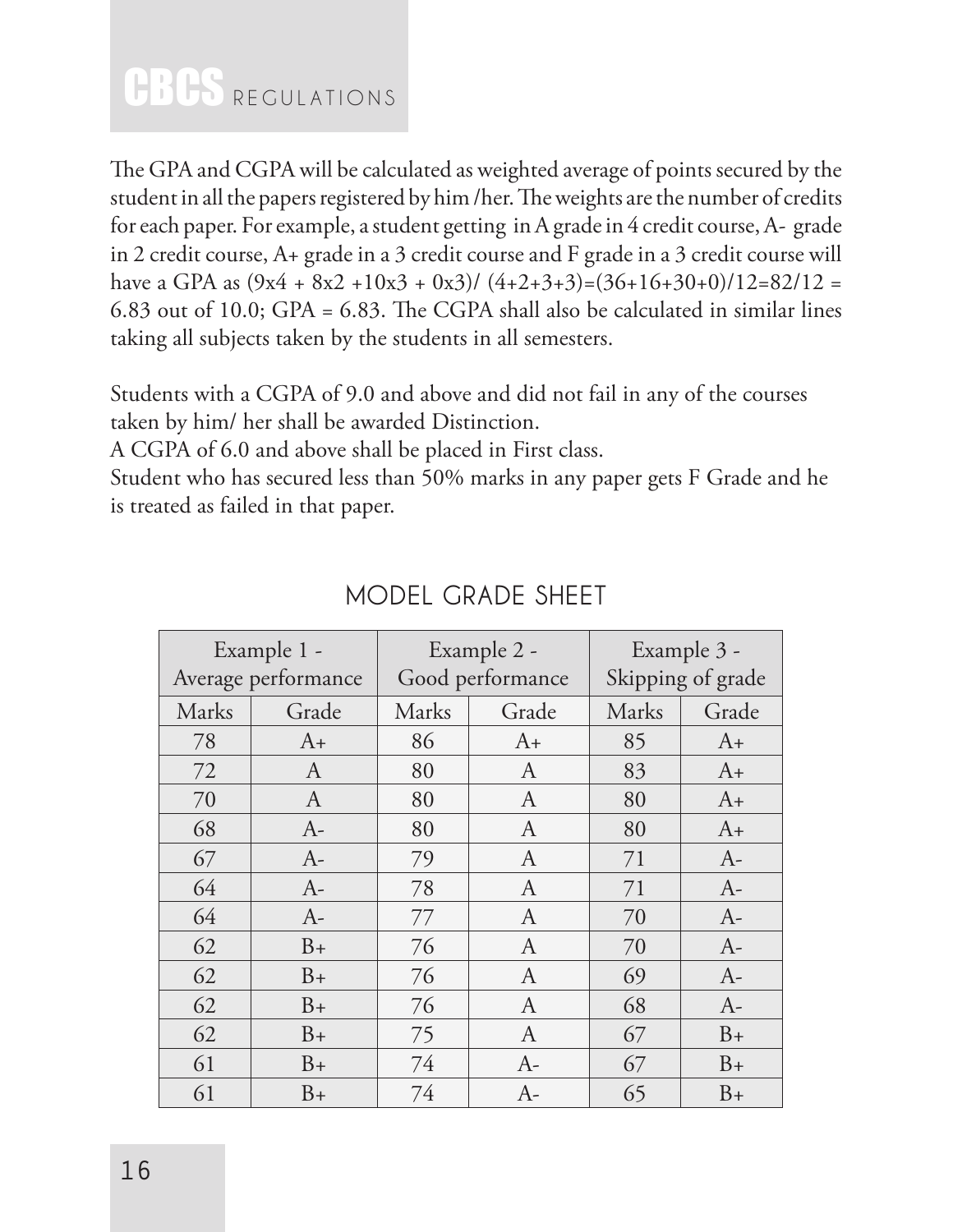| 61             | $B+$             | 73      | $A-$             | 64              | $B+$                      |
|----------------|------------------|---------|------------------|-----------------|---------------------------|
| 61             | $B+$             | 73      | $A-$             | 64              | $B+$                      |
| 61             | $B+$             | 71      | $A-$             | 62              | $B+$                      |
| 58             | $\, {\bf B}$     | $70\,$  | $A-$             | 61              | $\, {\bf B}$              |
| 58             | $\, {\bf B}$     | 69      | $A-$             | 60              | $\, {\bf B}$              |
| 58             | $\, {\bf B}$     | 68      | $\rm B+$         | 59              | $\, {\bf B}$              |
| 57             | $\, {\bf B}$     | 68      | $B+$             | 59              | $\boldsymbol{B}$          |
| 56             | $\, {\bf B}$     | 67      | $B+$             | 59              | $\mathbf{B}$              |
| 55             | $\, {\bf B}$     | 67      | $B+$             | 59              | $\, {\bf B}$              |
| 55             | $\boldsymbol{B}$ | 67      | $B+$             | 59              | $\boldsymbol{B}$          |
| 55             | $\, {\bf B}$     | 66      | $B+$             | 58              | $\, {\bf B}$              |
| 55             | $\, {\bf B}$     | 66      | $B+$             | 57              | $\, {\bf B}$              |
| 54             | $\mathsf{C}$     | 66      | $B+$             | 57              | $\, {\bf B}$              |
| 54             | $\mathsf{C}$     | 66      | $B+$             | 56              | $\, {\bf B}$              |
| 53             | $\mathsf{C}$     | 65      | $B+$             | 54              | $\mathcal{C}$             |
| 53             | $\mathsf{C}$     | 64      | $B+$             | 53              | $\mathsf{C}$              |
| 53             | $\mathsf{C}$     | 64      | $B+$             | 53              | $\mathsf{C}$              |
| 53             | $\overline{C}$   | 64      | $B+$             | 53              | $\mathsf{C}$              |
| 53             | $\mathsf{C}$     | 63      | $B+$             | 53              | $\mathsf{C}$              |
| 51             | $\mathsf{C}$     | 62      | $\, {\bf B}$     | 52              | $\mathsf{C}$              |
| 50             | $\mathsf{C}$     | 62      | $\, {\bf B}$     | 50              | $\mathsf{C}$              |
| 50             | $\mathsf{C}$     | 60      | $\boldsymbol{B}$ | 46              | $\boldsymbol{\mathrm{F}}$ |
| 50             | $\mathsf{C}$     | 60      | $\, {\bf B}$     | 45              | $\boldsymbol{\mathrm{F}}$ |
| 50             | $\mathsf{C}$     | 60      | $\, {\bf B}$     |                 |                           |
| 50             | $\mathsf{C}$     | 60      | B                |                 |                           |
| 50             | $\mathsf C$      | 60      | B                |                 |                           |
| 50             | $\overline{C}$   | 59      | B                |                 |                           |
| 50             | $\mathsf{C}$     | 58      | B                |                 |                           |
| 50             | $\mathsf C$      | 58      | $\boldsymbol{B}$ |                 |                           |
| 50             | С                | 57      | B                |                 |                           |
| 20             | F                | 57      | B                |                 |                           |
| $k = 4.666667$ |                  | $k = 6$ |                  | $k = 5.8333333$ |                           |